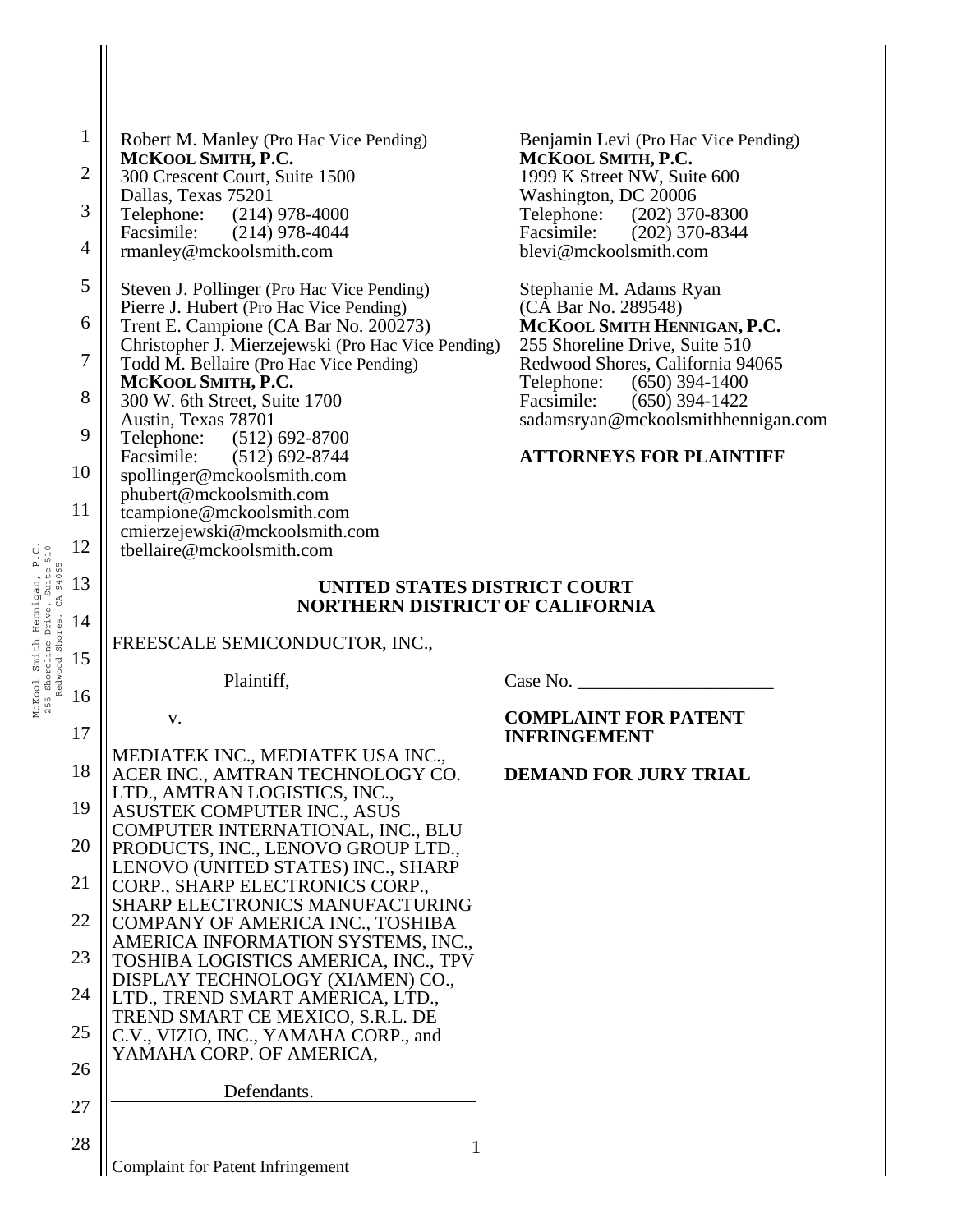17

18

19

20

1

2

3

5

7

8

9

10

4 6 Plaintiff Freescale Semiconductor, Inc. ("Freescale") respectfully files this Complaint for patent infringement against Defendants MediaTek Inc. and MediaTek USA Inc. (collectively "MediaTek"); Acer Inc.; AmTRAN Technology Co. Ltd. and AmTRAN Logistics, Inc. (collectively "AmTRAN"); ASUSTek Computer Inc. and ASUS Computer International, Inc. (collectively ASUSTek"); BLU Products, Inc. ("BLU"); Lenovo Group Ltd. and Lenovo (United States) Inc. (collectively "Lenovo"); Sharp Corporation, Sharp Electronics Corporation, and Sharp Electronics Manufacturing Company of America Inc. (collectively "Sharp"); Toshiba America Information Systems, Inc. and Toshiba Logistics America, Inc. (collectively "Toshiba"); TPV Display Technology (Xiamen) Co., Ltd., Trend Smart America, Ltd. and Trend Smart Ce México, S.r.l. de C.V. (collectively "Trend Smart"); Vizio, Inc. ("Vizio"); Yamaha Corporation and Yamaha Corporation of America (collectively "Yamaha").

#### **INTRODUCTION**

1. This is an action for patent infringement brought before this Court pursuant to 28 U.S.C. §§ 1331 and 1338(a). Defendants have infringed and continue to infringe, contribute to the infringement of, and/or actively induce others to infringe one or more claims of Freescale's U.S. Patent No. 5,962,926 ("the '926 Patent"), U.S. Patent No. 7,158,432 ("the '432 Patent"), U.S. Patent No. 7,230,505 ("the '505 Patent"), U.S. Patent No. 7,518,947 ("the '947 Patent"), U.S. Patent No. 7,626,276 ("the '276 Patent"), and U.S. Patent No. 7,746,716 ("the '716 Patent") (collectively the "Asserted Patents").

#### **THE PARTIES**

21 22 23 24 25 26 2. Freescale is a Delaware corporation with its headquarters located at 6501 William Cannon Drive West in Austin, Texas. Freescale was formed in 2004 as a result of the divestiture of the Semiconductor Products Sector of Motorola, Inc. Freescale is the successor-in-interest and assignee of Motorola's semiconductor-related patent portfolio. As a result of Freescale's and its predecessor's vigorous investment in research and development, it owns a portfolio of United States patents consisting of approximately 5,000 patents.

28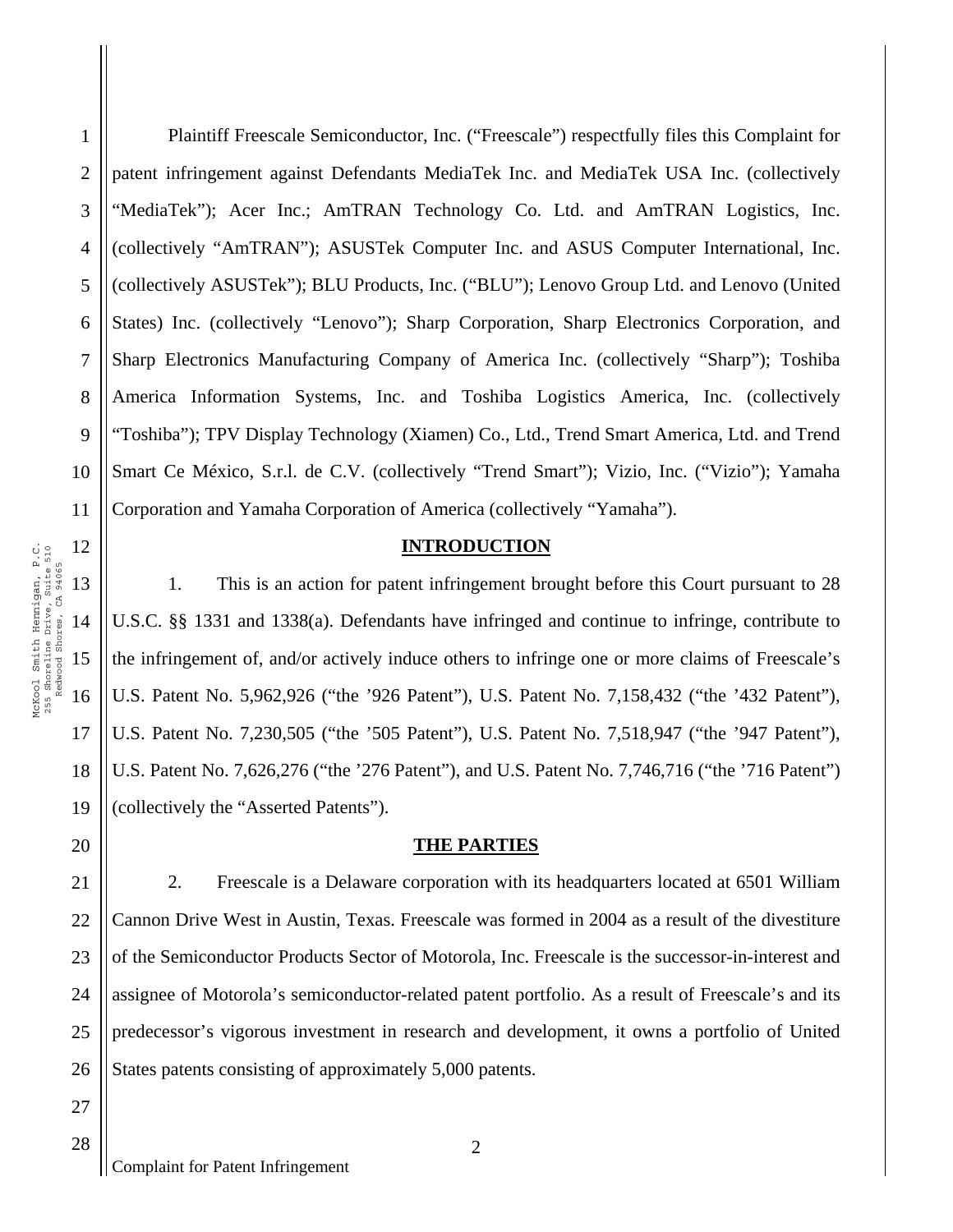3. On information and belief, MediaTek Inc. is a corporation organized under the laws of Taiwan headquartered at No. 1, Dusing Road 1, Hsinchu Science Park, Hsinchu City 30078, Taiwan. On information and belief, MediaTek Inc. is the worldwide parent corporation for other MediaTek entities, and is responsible, directly and/or indirectly, for at least MediaTek's infringing activities and products. On information and belief, MediaTek Inc. makes, uses, sells, imports and/or offers for sale various types of integrated circuits ("MediaTek Integrated Circuits") that infringe the Asserted Patents. These integrated circuits are used in a wide variety of consumer applications, including mobile communication chipsets, Blu-ray player chipsets, and highly integrated digital TV controller chips.

4. On information and belief, MediaTek USA Inc. ("MediaTek USA") is a corporation organized in the United States under the laws of Delaware headquartered at 2860 Junction Avenue, San Jose, California 95134. On information and belief, MediaTek USA is a wholly owned subsidiary of MediaTek Inc. and is engaged in sales, research, and development. On information and belief, MediaTek USA makes, uses, sells, imports and/or offers for sale MediaTek Integrated Circuits.

5. On information and belief, Acer Inc. is a corporation organized under the laws of Taiwan headquartered at 8F, 88 Sec. 1, Xintai 5th Road, Xizhi, New Taipei City 221, Taiwan. On information and belief, Acer makes, uses, sells, imports and/or offers for sale products incorporating the MediaTek Integrated Circuits in this district.

20 21 22 23 24 6. On information and belief, AmTRAN Technology Co. Ltd. is a corporation organized under the laws of Taiwan headquartered at No. 268, Lien Chen Road, 17th Floor, Chung Ho City, New Taipei 11235, Taiwan. On information and belief, AmTRAN Technology makes, uses, sells, imports and/or offers for sale products incorporating the MediaTek Integrated Circuits in this district.

26 7. On information and belief, AmTRAN Logistics, Inc. is a corporation organized in the United States under the laws of California headquartered at 9351 Irvine Center Drive, Irvine,

1

2

3

4

5

6

7

8

9

10

11

17

18

19

25

27

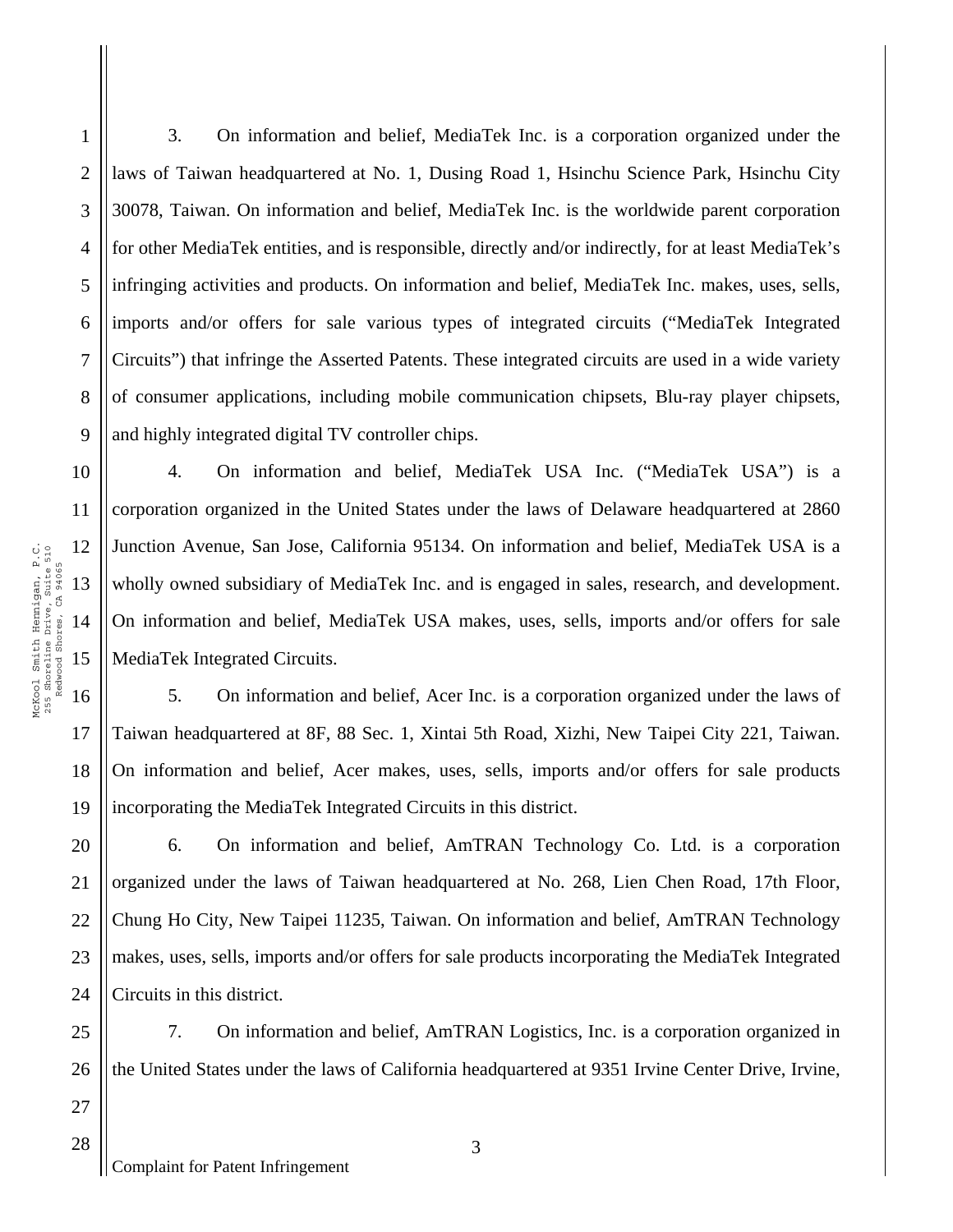California 92618. On information and belief, AmTRAN Logistics makes, uses, sells, imports and/or offers for sale products incorporating the MediaTek Integrated Circuits in this district.

3 4

5

6

1

2

8. On information and belief, ASUSTek Computer Inc. is a corporation organized under the laws of Taiwan headquartered at No. 15, Li-Te Rd., Beitou, Taipei, Taiwan. On information and belief, ASUSTek makes, uses, sells, imports and/or offers for sale products incorporating the MediaTek Integrated Circuits in this district.

7 8 9 10 11 9. On information and belief, ASUS Computer International, Inc. is a corporation organized in the United States under the laws of California headquartered at 800 Corporate Way, Fremont, California 94539. On information and belief, ASUS Computer International makes, uses, sells, imports and/or offers for sale products incorporating the MediaTek Integrated Circuits in this district.

10. On information and belief, BLU Products, Inc. is a United States corporation organized under the laws of Delaware headquartered at 10814 NW 33rd St # 100, Doral, Florida 33172. On information and belief, BLU makes, uses, sells, imports and/or offers for sale products incorporating the MediaTek Integrated Circuits in this district.

18 19 20 11. On information and belief, Lenovo Group Ltd. is a corporation organized under the laws of China headquartered at No. 6 Chuangye Road, Shangdi Information Industry Base, Haidian District, Beijing, China 100085. On information and belief, Lenovo Group Ltd. makes, uses, sells, imports and/or offers for sale products incorporating the MediaTek Integrated Circuits in this district.

25 12. On information and belief, Lenovo (United States) Inc. is a United States corporation organized under the laws of Delaware headquartered at 1009 Think Place, Morrisville, North Carolina 27560. On information and belief, Lenovo (United States) Inc. makes, uses, sells, imports and/or offers for sale products incorporating the MediaTek Integrated Circuits in this district.

13. On information and belief, Sharp Corporation is a corporation organized under the laws of Japan headquartered at 22-22 Nagaike-cho, Abeno-ku, Osaka 545-8522, Japan. On

17

21

22

23

24

26

27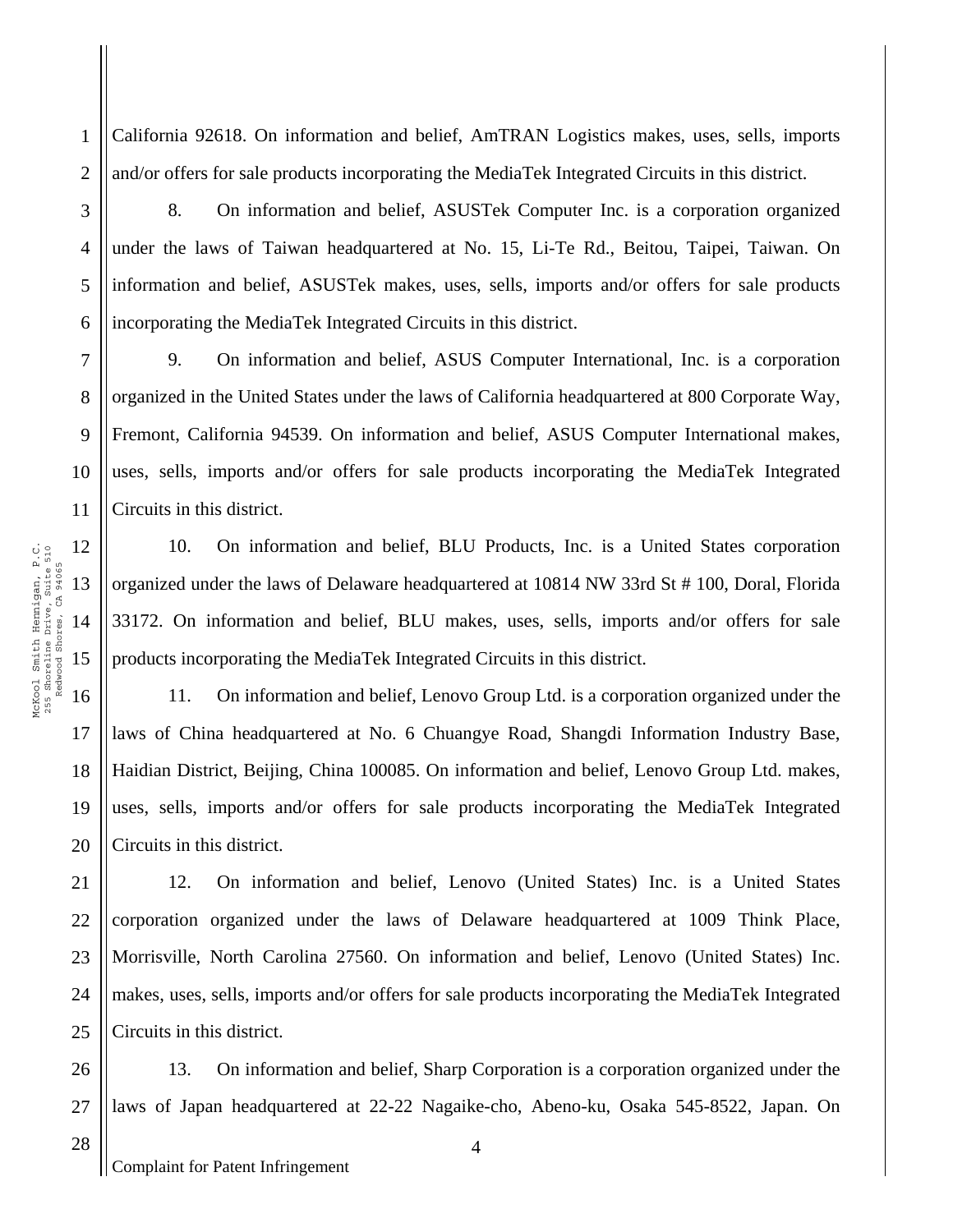information and belief, Sharp Corporation makes, uses, sells, imports and/or offers for sale products incorporating the MediaTek Integrated Circuits in this district.

14. On information and belief, Sharp Electronics Corporation ("SEC") is a United States corporation organized under the laws of New York headquartered at 1 Sharp Plaza, Mahwah, New Jersey 07495. On information and belief, SEC makes, uses, sells, imports and/or offers for sale products incorporating the MediaTek Integrated Circuits in this district.

7 8 9 10 11 15. On information and belief, Sharp Electronics Manufacturing Company of America, Inc. ("SEMC") is a United States corporation organized under the laws of California headquartered at 1 Sharp Plaza, Mahwah, New Jersey 07495. On information and belief, SEMC makes, uses, sells, imports and/or offers for sale products incorporating the MediaTek Integrated Circuits in this district.

16. On information and belief, Toshiba America Information Systems, Inc. is a United States corporation organized under the laws of California headquartered at 9740 Irvine Boulevard, Irvine, California 92618. On information and belief, Toshiba America Information Systems makes, uses, sells, imports and/or offers for sale products incorporating the MediaTek Integrated Circuits in this district.

18 19 17. On information and belief, Toshiba Logistics America, Inc. is a United States corporation organized under the laws of California headquartered at 9740 Irvine Boulevard, Irvine, California 92618. On information and belief, Toshiba Logistics America makes, uses, sells, imports and/or offers for sale products incorporating the MediaTek Integrated Circuits in this district.

18. On information and belief, TPV Display Technology (Xiamen) Co., Ltd. is a corporation organized under the laws of China headquartered at No. 1, Xianghai Road, (Xiang'An) Industrial Zone, Torch Hi-New Zon, Xiamen, Fujian, 361101, China. On information and belief, TPV Display Technology makes, uses, sells, imports and/or offers for sale products incorporating the MediaTek Integrated Circuits in this district.

McKool Smith Hennigan, P.C. 12 McKool Smith Hennigan, P.C.<br>255 Shoreline Drive, Suite 510<br>Redwood Shores, CA 94065 255 Shoreline Drive, Suite 510 Redwood Shores, CA 94065 13 14 15 16 17

1

2

3

4

5

6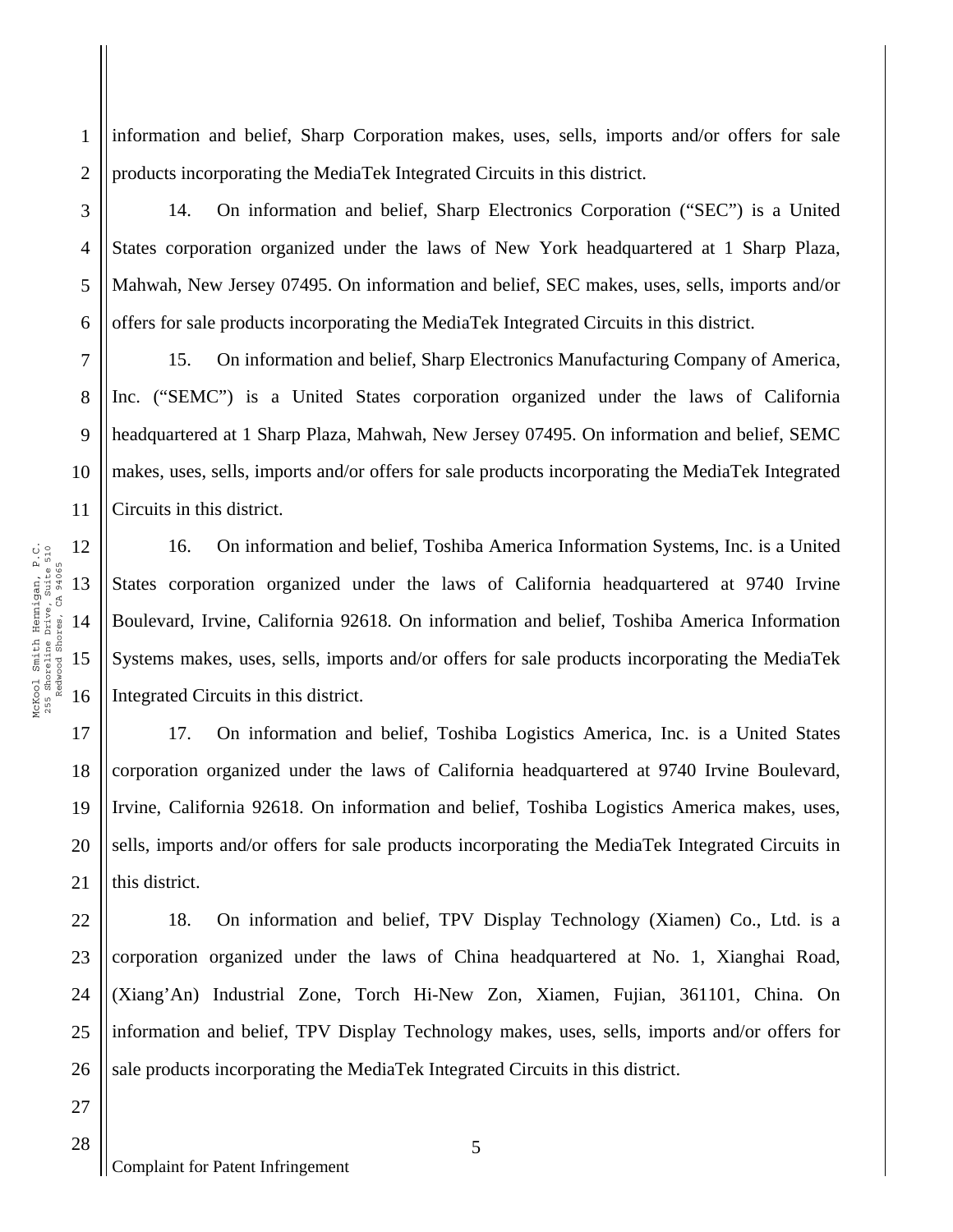19. On information and belief, Trend Smart America, Ltd. is a United States corporation organized under the laws of California headquartered at 2 South Pointe Drive, Suite 152, Lake Forest, California 92630. On information and belief, Trend Smart America makes, uses, sells, imports and/or offers for sale products incorporating the MediaTek Integrated Circuits in this district.

6 8 10 20. On information and belief, Trend Smart Ce México, S.r.l. de C.V. is a corporation organized under the laws of Mexico headquartered at Sor Juana Ines De La Cruz No. 196202, Tijuana, Baja California, 22435, Mexico. On information and belief, Trend Smart Ce México makes, uses, sells, imports and/or offers for sale products incorporating the MediaTek Integrated Circuits in this district.

21. On information and belief, Vizio, Inc. is a United States corporation organized under the laws of California headquartered at 39 Tesla, Irvine, California 92618. On information and belief, Vizio makes, uses, sells, imports and/or offers for sale products incorporating the MediaTek Integrated Circuits in this district.

22. On information and belief, Yamaha Corporation (Japan) is a corporation organized under the laws of Japan headquartered at 10-1, Nakazawa-cho, Naka-ku, Hamamatsu, Shizuoka 430-8650, Japan. On information and belief, Yamaha Corporation (Japan) makes, uses, sells, imports and/or offers for sale products incorporating the MediaTek Integrated Circuits in this district.

20 21 22 23 24 23. On information and belief, Yamaha Corporation of America is a consolidated subsidiary of Yamaha Corporation (Japan) located in the United States at 6600 Orangethorpe Avenue, Buena Park, California 90620. On information and belief, Yamaha Corporation of America makes, uses, sells, imports and/or offers for sale products incorporating the MediaTek Integrated Circuits in this district.

1

2

3

4

5

7

9

11

17

18

19

25

26

27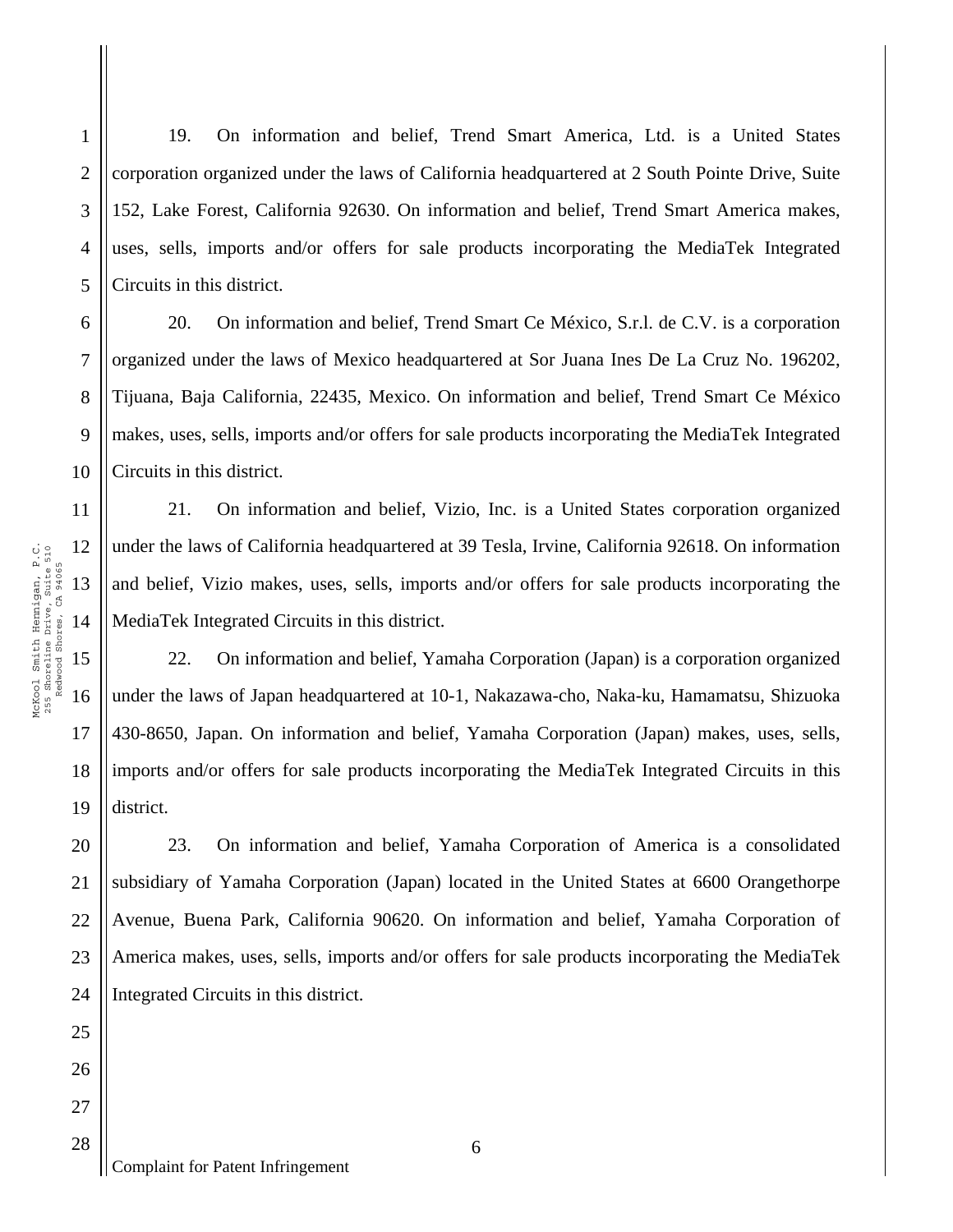#### **JURISDICTION**

24. This action arises under the Patent Laws of the United States, 35 U.S.C. § 1 *et seq.*, including 35 U.S.C. § 271. This Court has subject matter jurisdiction pursuant to 28 U.S.C. §§ 1331 and 1338(a).

25. This Court has personal jurisdiction over Defendants because Defendants conduct business in the State of California and have infringed, have contributed to the infringement of, have actively induced, continue to infringe, continue to contribute to the infringement of, and/or continue to actively induce others to infringe the Asserted Patents as alleged below.

9 10 26. Venue is proper in this Court pursuant to 28 U.S.C. §§ 1391 or 1400(b) because a substantial part of the events giving rise to Freescale's claims occurred in the Northern District of California and because each defendant is either resident in or otherwise subject to personal jurisdiction in the Northern District of California.

# **INTRADISTRICT ASSIGNMENT**

27. This is an Intellectual Property Action to be assigned on a district-wide basis pursuant to Civil Local Rule 3-2(c).

# **FACTUAL BACKGROUND**

28. Freescale is a leading designer and developer of complex, high-performance integrated circuit products. It has invested heavily in protection of its intellectual property and currently holds approximately five thousand active patents in the United States. This patent portfolio resulted from millions of dollars invested in research and development by Freescale and companies that form part of the lineage of Freescale, including Motorola, Inc.

22 24 25 29. The Asserted Patents involve valuable technology in the field of integrated circuit design, in particular, timing circuits associated with memory architectures and structures for bond pad layout. Freescale owns by assignment the Asserted Patents, which are valid and enforceable United States patents.

1

2

3

4

5

6

7

8

11

17

18

19

20

21

23

27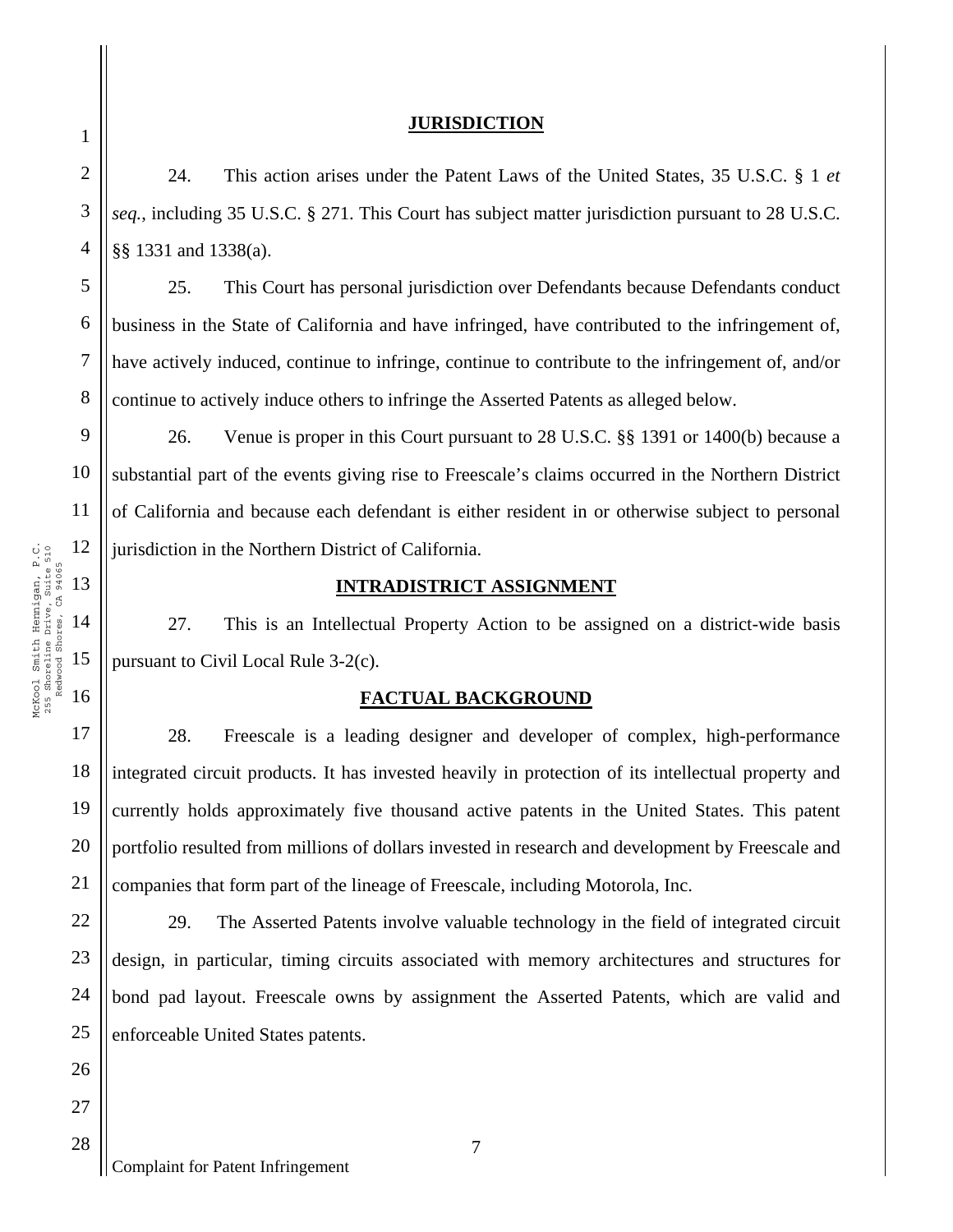30. Freescale employs approximately 19,000 people in over 20 countries, including about 6,000 people in the United States alone. Freescale maintains major design, research and development, and support centers in Austin, Texas, and Phoenix, Arizona. Freescale also operates numerous wafer fabrication facilities around the world, including two facilities in Austin, Texas, and one facility in Chandler, Arizona.

31. Freescale's customers include some of the world's top Original Equipment Manufacturers. Freescale's power management solutions, microprocessors, microcontrollers, sensors, radio frequency semiconductors, analog and mixed signal circuits, and software are embedded in products used around the world including automobiles, communication and entertainment systems, home and commercial appliances, and networking infrastructures.

32. Upon information and belief, Defendants are in the business of, *inter alia*, making, using, selling, importing and/or offering for sale products in the United States that consist of or include integrated circuits, wireless communication devices, and audiovisual devices, such as televisions, Blu-ray disc players, computer tablets, optical disc readers, consumer electronics, and wireless phones, which incorporate the MediaTek Integrated Circuits.

16 18 19 33. The Accused Products include those containing a MediaTek MT5395 series system on a chip (SoC) processor, a MediaTek MT5396 series system on a chip (SoC) processor, or a MediaTek MT5580 series system on a chip (SoC) processor each of which are typically employed to control televisions.

20 21 22 34. The Accused Products include those containing a MediaTek MT6589 series quadcore processor or a MediaTek MT8125 series quad-core processor which are typically employed as the central processing unit in smartphone or wireless communication devices.

23 24 25 35. The Accused Products include those containing a MediaTek MT 6628 series processor which is typically employed to control wireless connectivity in smartphones or wireless communication devices.

26 27 36. The Accused Products include those containing a MediaTek MT8551 series system on a chip (SoC) processor or a MediaTek MT8555 series system on a chip (SoC)

1

2

3

4

5

6

7

8

9

10

11

12

13

14

15

17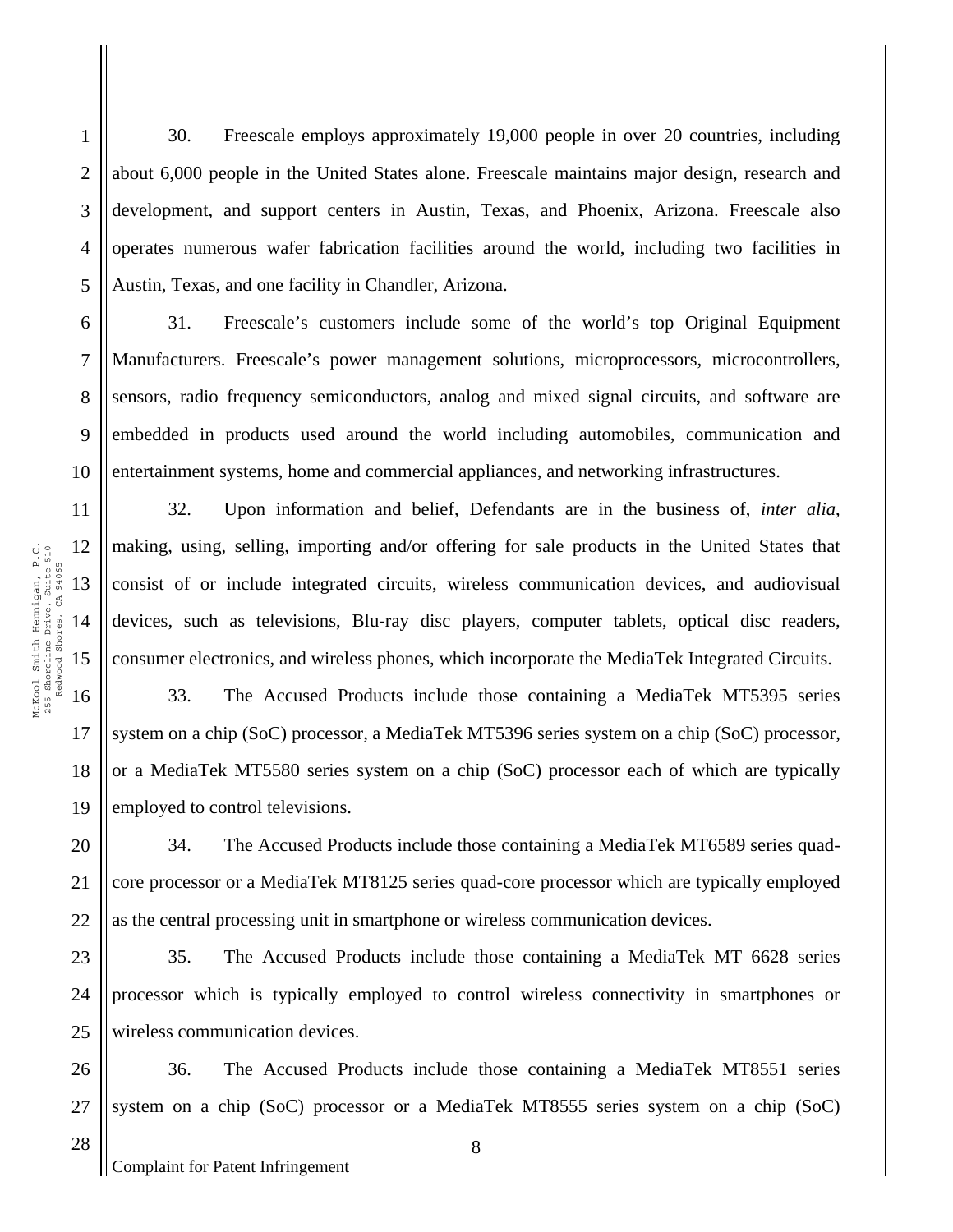1 2 processor which are tailored to perform operations useful to Blu-ray playback, and as such are typically employed to control Blu-ray disc players.

37. Upon information and belief, each of the Defendants has made, used, sold, imported and/or offered for sale products consisting of or including Accused Products.

### **ASSERTED PATENTS**

38. The Asserted Patents generally relate to circuitry for timing operations within memory circuits and to bond pad structures and layouts used on integrated circuits. Integrated circuit memory requires precise and stable timing signals to ensure fast operation. These timing signals are generated by clock circuits and propagated by signal lines through the memory. The Asserted Patents include circuit technology for generating, controlling and using signals that synchronize the operation of a memory. The Asserted Patents also include circuit technology for generating an oscillator signal stable over a wide frequency range which is useful in wireless communication applications. Finally, the Asserted Patents include technology for wirebond pads that increase input/output density of the chip layout. The technology of the Asserted Patents functions to provide highly advanced integrated circuits with faster memory and increased density of input/output connections.

18 39. Freescale is the owner by assignment of all rights, title, and interest in the Asserted Patents, including the right to bring this suit for injunctive relief and damages.

19 20 21 22 40. The '926 patent entitled "Semiconductor Device Having Multiple Overlapping Rows of Bond Pads with Conductive Interconnects and Method of Pad Placement," was duly and legally issued by the United States Patent and Trademark Office on October 5, 1999. A true and correct copy of the '926 patent is attached as Exhibit A.

23 24 25 41. The '432 patent entitled "Memory with Robust Data Sensing and Method for Sensing Data," was duly and legally issued by the United States Patent and Trademark Office on January 2, 2007. A true and correct copy of the '432 patent is attached as Exhibit B.

3

4

5

6

7

8

9

10

11

17

26

27

28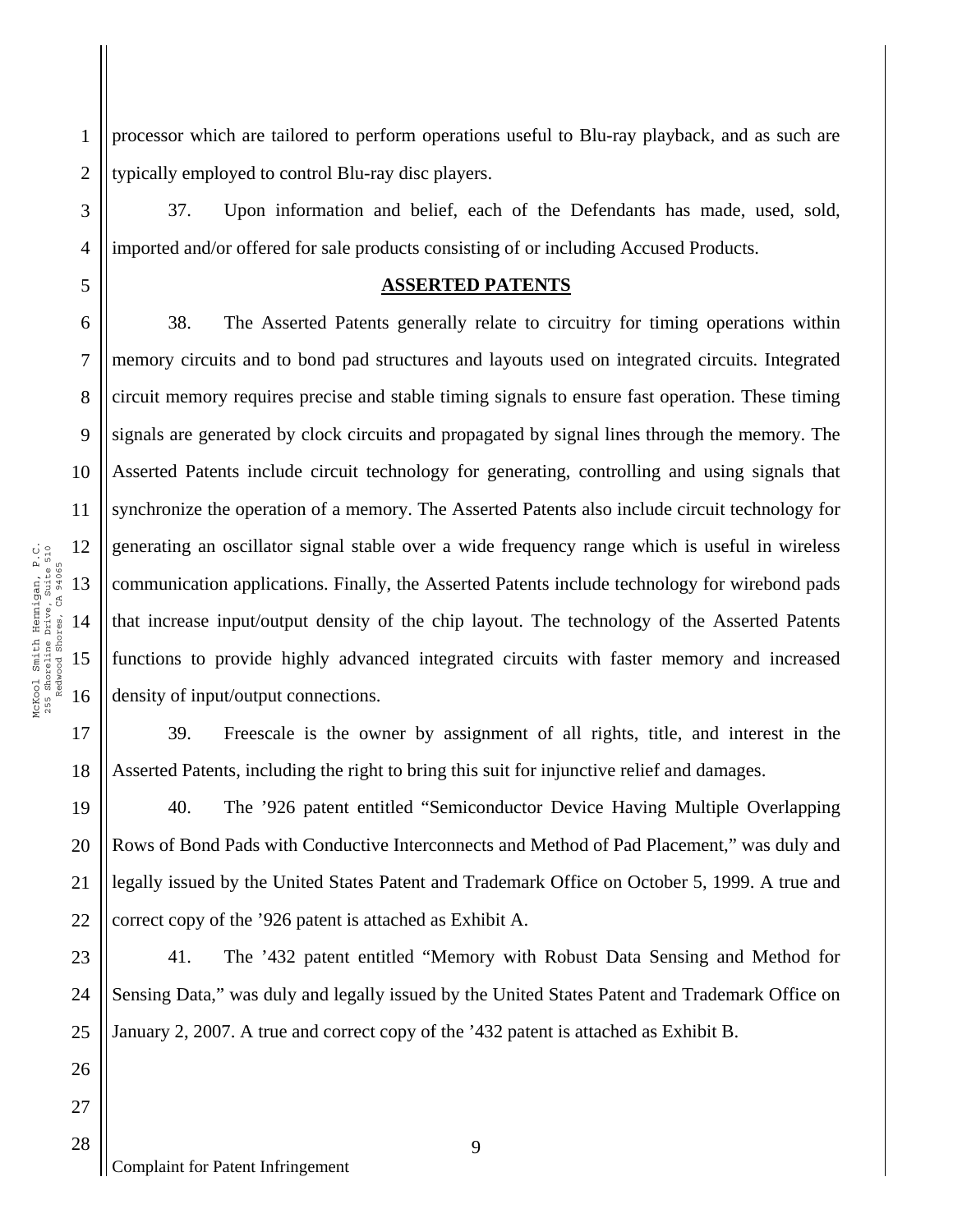42. The '505 patent entitled "Voltage Controlled Oscillator with Gain Control," was duly and legally issued by the United States Patent and Trademark Office on June 12, 2007. A true and correct copy of the '505 patent is attached as Exhibit C.

43. The '947 patent entitled "Self-Timed Memory Having Common Timing Control Circuit and Method Therefor," was duly and legally issued by the United States Patent and Trademark Office on April 14, 2009. A true and correct copy of the '947 patent is attached as Exhibit D.

8 9 10 11 44. The '276 patent entitled "Method and Apparatus for Providing Structural Support for Interconnect Pad While Allowing Signal Conductance," was duly and legally issued by the United States Patent and Trademark Office on December 1, 2009. A true and correct copy of the '276 patent is attached as Exhibit E.

45. The '716 patent entitled "Memory Having a Dummy Bitline for Timing Control," was duly and legally issued by the United States Patent and Trademark Office on June 29, 2010. A true and correct copy of the '716 patent is attached as Exhibit F.

46. Freescale is entitled to recover from Defendants the actual damages sustained by Freescale as a result of Defendants' wrongful acts alleged herein under 35 U.S.C. § 284 in an amount to be proven at trial, together with interest and costs.

# **COUNT I**

### **(Patent Infringement of U.S. Patent No. 5,962,926 Under 35 U.S.C. § 271,** *et. seq.***)**

47. Freescale incorporates by reference and realleges paragraphs 1 through 46 above as though fully restated herein.

48. Upon information and belief, Defendants (1) have directly infringed and continue to infringe the '926 Patent by making, using, offering to sell, selling, importing, exporting, supplying, and/or distributing, in this district and elsewhere in the United States, Accused Products, and/or (2) have indirectly infringed one or more claims of the '926 Patent by inducing

17

18

19

20

21

22

23

24

25

26

27

28

1

2

3

4

5

6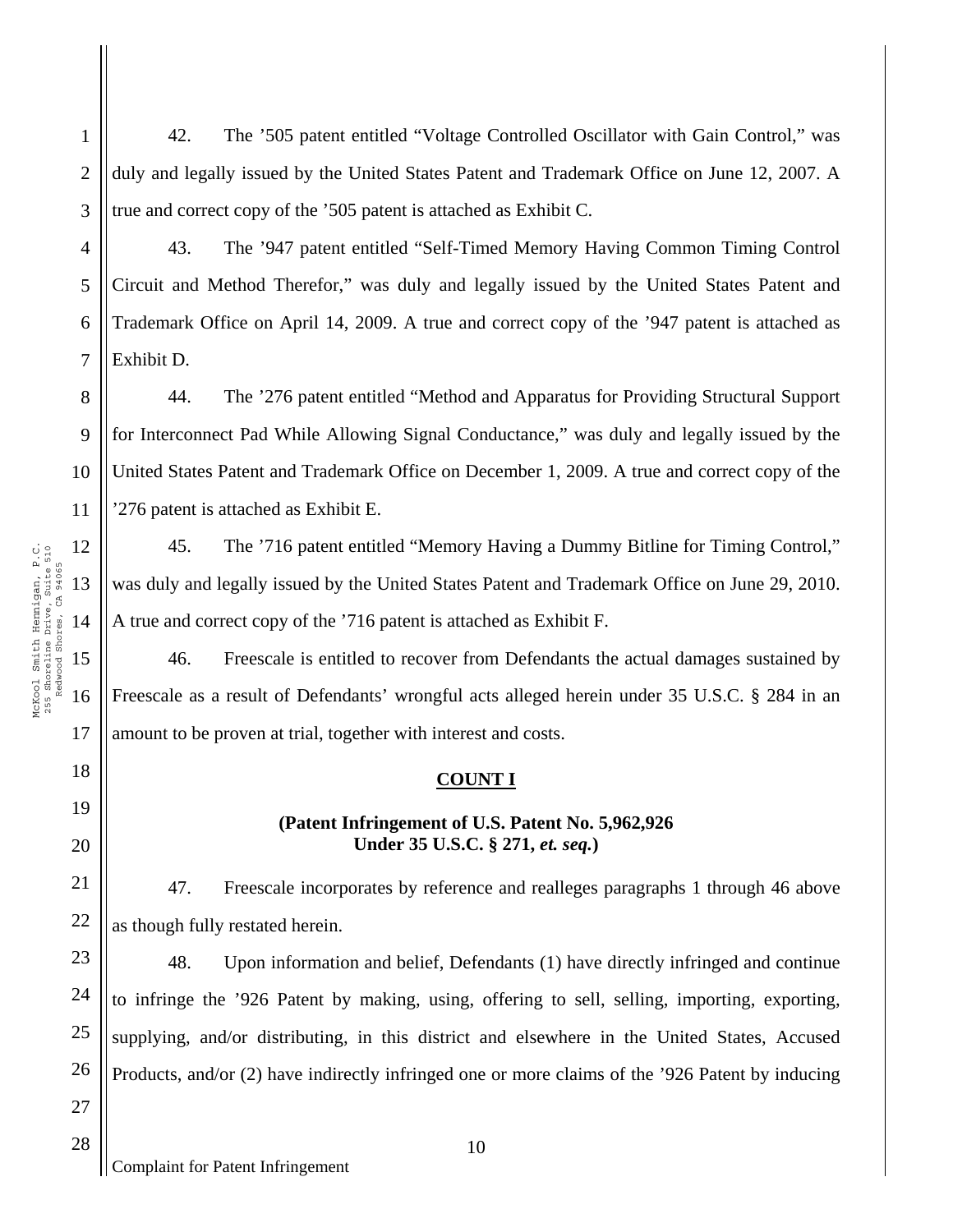1 2 3 4 such use of the claimed methods and/or systems by Defendants' distributors, resellers, and/or end user customers using Accused Products, and/or (3) have contributed to the infringement of the '926 Patent, and/or actively induced others to infringe the '926 Patent, in this district and elsewhere in the United States.

10 18 49. Upon information and belief, Defendants have induced and/or are inducing the infringement of the '926 Patent. On information and belief, Defendants were aware of the '926 Patent at least as early as the filing of this action or an International Trade Commission complaint regarding this patent. On information and belief, Defendants manufactured, tested, used, advertised, promoted, offered for sale, sold for importation into the United States, imported into the United States and/or sold or offered for sale after importation the Accused Products, and are continuing to do so, including for or to customers, distributors, resellers, end users and/or others, specifically intending and actively encouraging such customers, distributors, resellers, end users and/or others to make, use, offer to sell, sell, import, export, supply, and/or distribute Accused Products, in this district and elsewhere in the United States, in a manner that Defendants know to be infringing. On information and belief, the Accused Products can only be used in an infringing manner, and such customers, distributors, resellers, end users and/or others in fact made, used, offered to sell, sold, imported, exported, supplied and/or distributed Accused Products in the United States in an infringing matter.

19 20 21 22 23 24 25 26 50. Upon information and belief, Defendants have contributorily infringed and/or are contributorily infringing the '926 Patent through their sale, offers to sell and/or importation into the United States of components of the Accused Products and/or Accused Products for use in practicing a process, constituting a material part of '926 Patent claims, knowing the same to be especially made or especially adapted for use in an infringement of the '926 Patent, and not a staple article or commodity of commerce suitable for substantial noninfringing use. On information and belief, Defendants were aware of the '926 Patent at least as early as the filing of this action or an International Trade Commission complaint regarding this patent.

5

6

7

8

9

11

17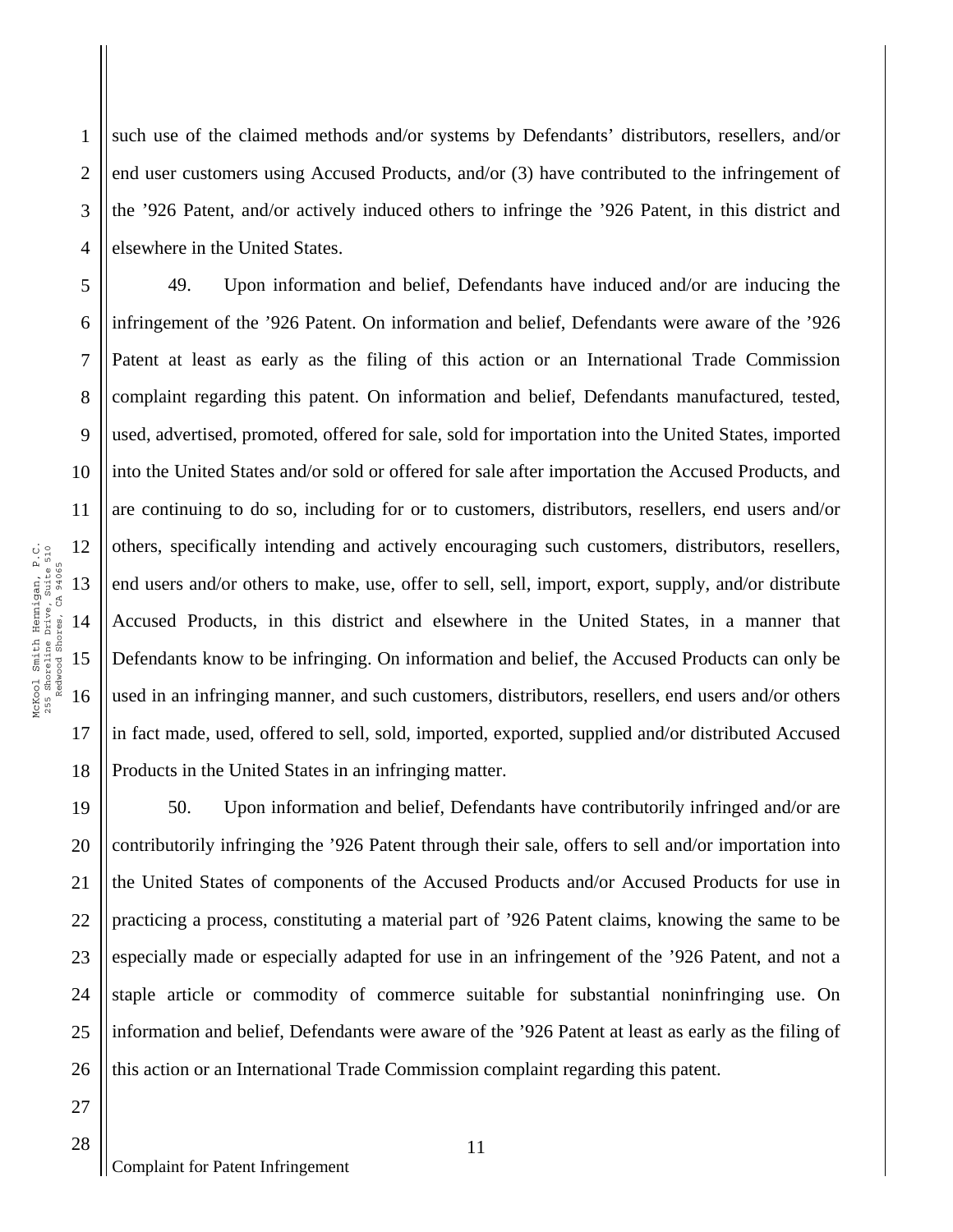# **(Patent Infringement of U.S. Patent No. 7,158,432 Under 35 U.S.C. § 271,** *et. seq.***)**

51. Freescale incorporates by reference and realleges paragraphs 1 through 46 above as though fully restated herein.

52. Upon information and belief, Defendants (1) have directly infringed and continue to infringe the '432 Patent by making, using, offering to sell, selling, importing, exporting, supplying, and/or distributing, in this district and elsewhere in the United States, Accused Products, and/or (2) have indirectly infringed one or more claims of the '432 Patent by inducing such use of the claimed methods and/or systems by Defendants' distributors, resellers, and/or end user customers using Accused Products, and/or (3) have contributed to the infringement of the '432 Patent, and/or actively induced others to infringe the '432 Patent, in this district and elsewhere in the United States.

53. Upon information and belief, Defendants have induced and/or are inducing the infringement of the '432 Patent. On information and belief, Defendants were aware of the '432 Patent at least as early as the filing of this action or an International Trade Commission complaint regarding this patent. On information and belief, Defendants manufactured, tested, used, advertised, promoted, offered for sale, sold for importation into the United States, imported into the United States and/or sold or offered for sale after importation the Accused Products, and are continuing to do so, including for or to customers, distributors, resellers, end users and/or others, specifically intending and actively encouraging such customers, distributors, resellers, end users and/or others to make, use, offer to sell, sell, import, export, supply, and/or distribute Accused Products, in this district and elsewhere in the United States, in a manner that Defendants know to be infringing. On information and belief, the Accused Products can only be used in an infringing manner, and such customers, distributors, resellers, end users and/or others

1

2

3

4

5

6

7

8

9

10

11

17

18

19

20

21

22

23

24

25

26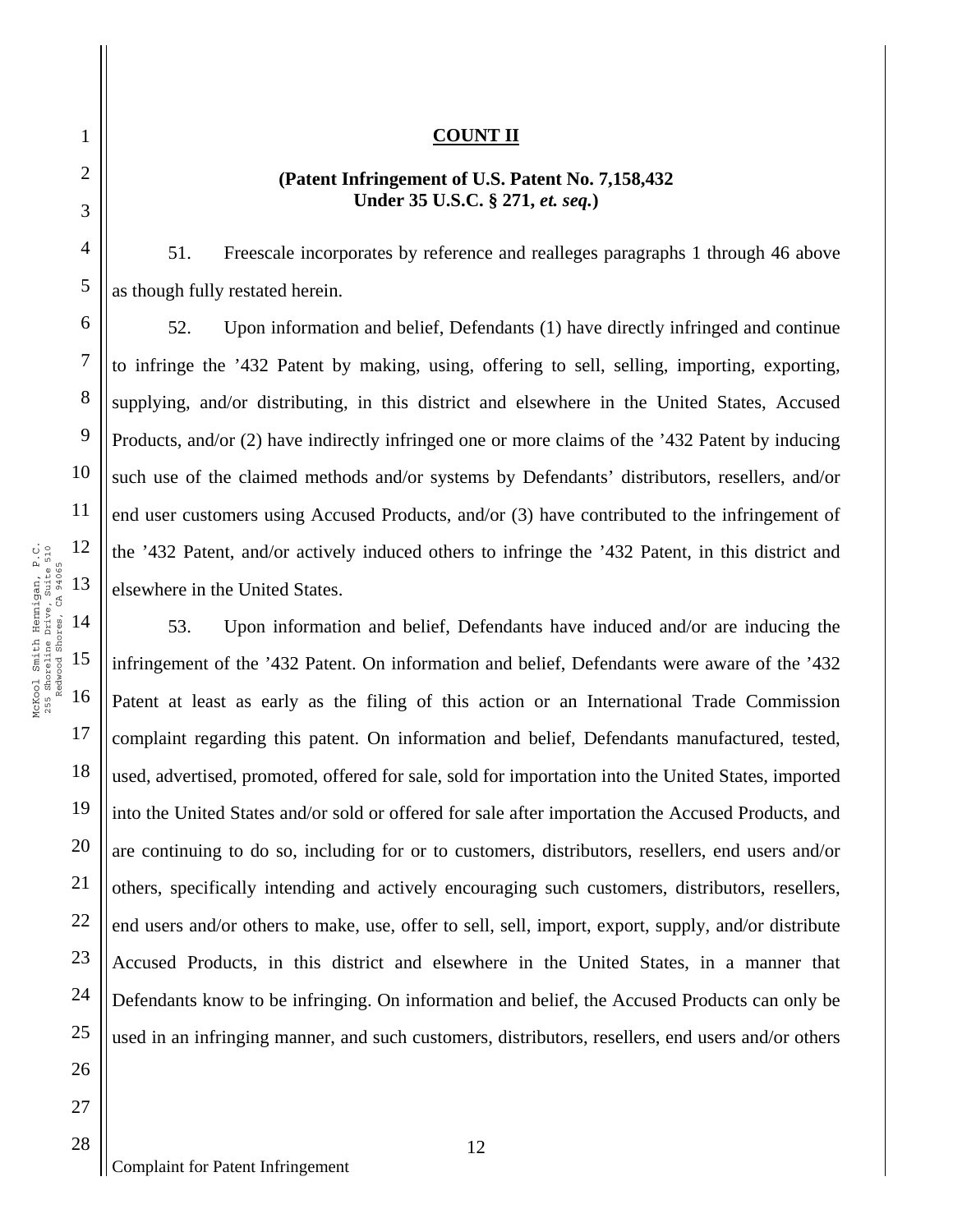2 in fact made, used, offered to sell, sold, imported, exported, supplied and/or distributed Accused Products in the United States in an infringing matter.

54. Upon information and belief, Defendants have contributorily infringed and/or are contributorily infringing the '432 Patent through their sale, offers to sell and/or importation into the United States of components of the Accused Products and/or Accused Products for use in practicing a process, constituting a material part of '432 Patent claims, knowing the same to be especially made or especially adapted for use in an infringement of the '432 Patent, and not a staple article or commodity of commerce suitable for substantial noninfringing use. On information and belief, Defendants were aware of the '432 Patent at least as early as the filing of this action or an International Trade Commission complaint regarding this patent.

#### **COUNT III**

# **(Patent Infringement of U.S. Patent No. 7,230,505 Under 35 U.S.C. § 271,** *et. seq.***)**

55. Freescale incorporates by reference and realleges paragraphs 1 through 46 above as though fully restated herein.

56. Upon information and belief, Defendants (1) have directly infringed and continue to infringe the '505 Patent by making, using, offering to sell, selling, importing, exporting, supplying, and/or distributing, in this district and elsewhere in the United States, Accused Products, and/or (2) have indirectly infringed one or more claims of the '505 Patent by inducing such use of the claimed methods and/or systems by Defendants' distributors, resellers, and/or end user customers using Accused Products, and/or (3) have contributed to the infringement of the '505 Patent, and/or actively induced others to infringe the '505 Patent, in this district and elsewhere in the United States.

24 25 26 57. Upon information and belief, Defendants have induced and/or are inducing the infringement of the '505 Patent. On information and belief, Defendants were aware of the '505 Patent at least as early as the filing of this action or an International Trade Commission

1

3

4

5

6

7

8

9

10

11

17

18

19

20

21

22

23

27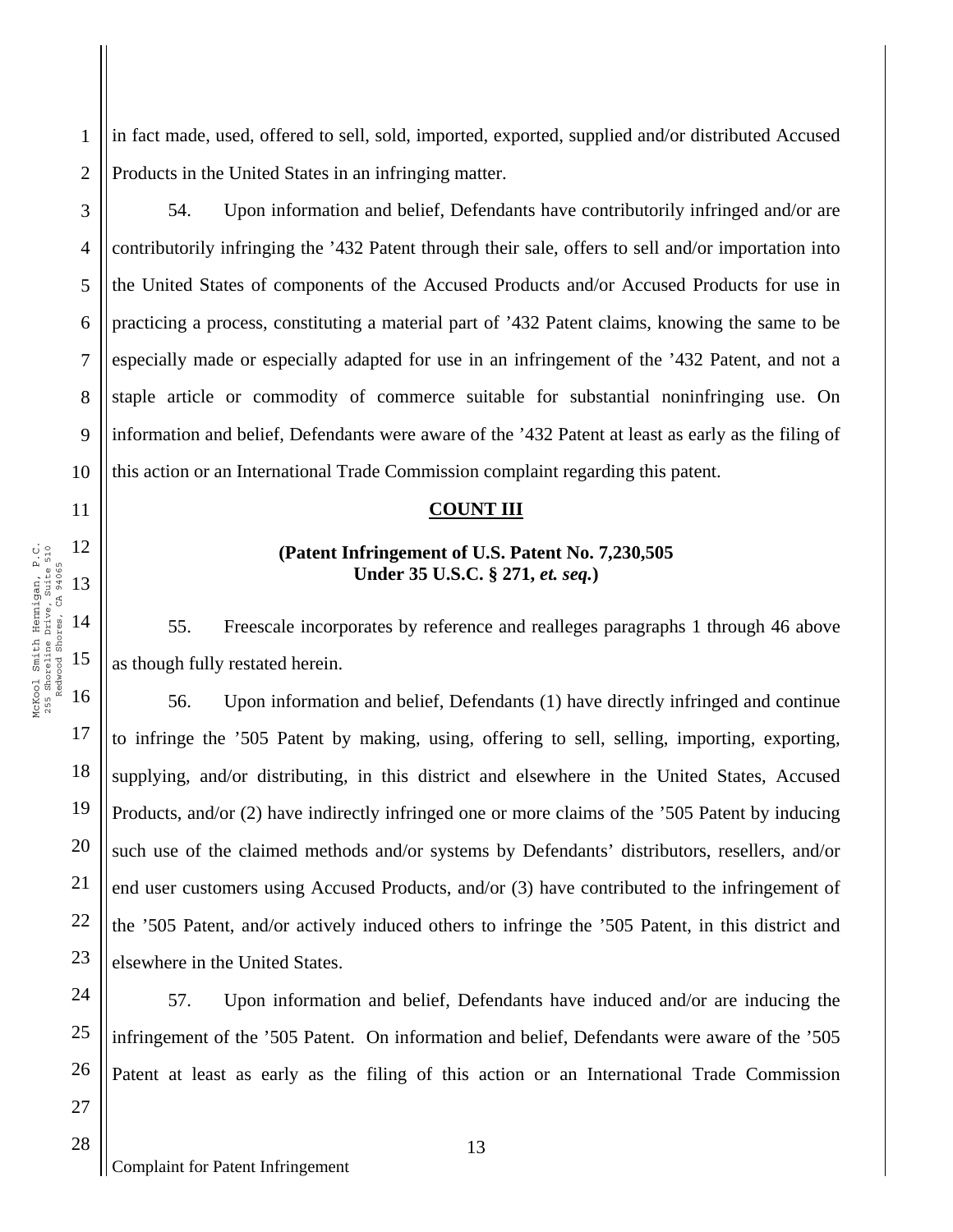1 2 3 4 5 6 7 8 9 10 11 complaint regarding this patent. On information and belief, Defendants manufactured, tested, used, advertised, promoted, offered for sale, sold for importation into the United States, imported into the United States and/or sold or offered for sale after importation the Accused Products, and are continuing to do so, including for or to customers, distributors, resellers, end users and/or others, specifically intending and actively encouraging such customers, distributors, resellers, end users and/or others to make, use, offer to sell, sell, import, export, supply, and/or distribute Accused Products, in this district and elsewhere in the United States, in a manner that Defendants know to be infringing. On information and belief, the Accused Products can only be used in an infringing manner, and such customers, distributors, resellers, end users and/or others in fact made, used, offered to sell, sold, imported, exported, supplied and/or distributed Accused Products in the United States in an infringing matter.

58. Upon information and belief, Defendants have contributorily infringed and/or are contributorily infringing the '505 Patent through their sale, offers to sell and/or importation into the United States of components of the Accused Products and/or Accused Products for use in practicing a process, constituting a material part of '505 Patent claims, knowing the same to be especially made or especially adapted for use in an infringement of the '505 Patent, and not a staple article or commodity of commerce suitable for substantial noninfringing use. On information and belief, Defendants were aware of the '505 Patent at least as early as the filing of this action or an International Trade Commission complaint regarding this patent.

#### **COUNT IV**

#### **(Patent Infringement of U.S. Patent No. 7,518,947 Under 35 U.S.C. § 271,** *et. seq.***)**

59. Freescale incorporates by reference and realleges paragraphs 1 through 46 above as though fully restated herein.

60. Upon information and belief, Defendants (1) have directly infringed and continue to infringe the '947 Patent by making, using, offering to sell, selling, importing, exporting,

17

18

19

20

21

22

23

24

25

26

27

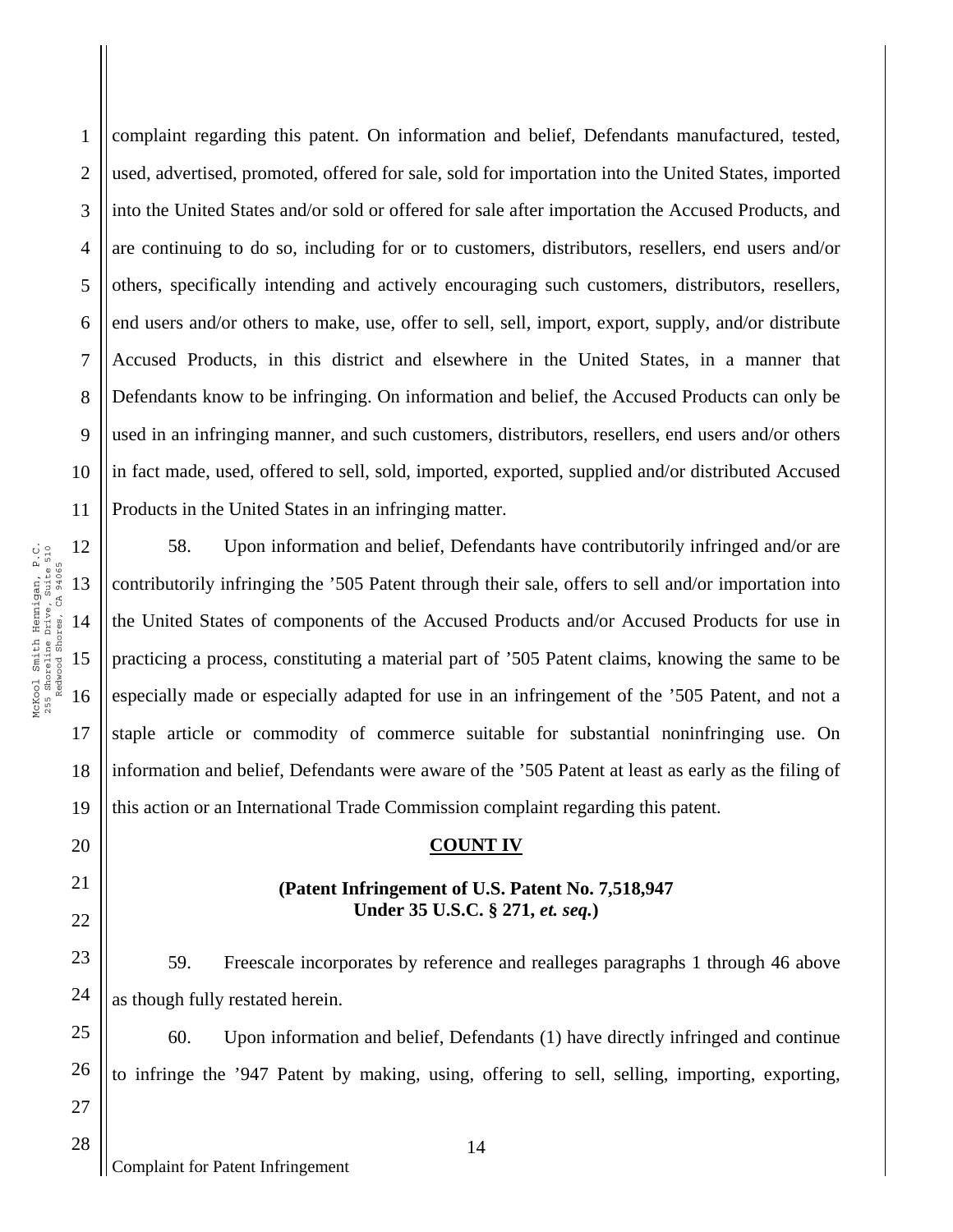1 2 3 4 5 6 supplying, and/or distributing, in this district and elsewhere in the United States, Accused Products, and/or (2) have indirectly infringed one or more claims of the '947 Patent by inducing such use of the claimed methods and/or systems by Defendants' distributors, resellers, and/or end user customers using Accused Products, and/or (3) have contributed to the infringement of the '947 Patent, and/or actively induced others to infringe the '947 Patent, in this district and elsewhere in the United States.

7 8 9 10 11 12 14 15 16 17 18 19 20 61. Upon information and belief, Defendants have induced and/or are inducing the infringement of the '947 Patent. On information and belief, Defendants were aware of the '947 Patent at least as early as the filing of this action or an International Trade Commission complaint regarding this patent. On information and belief, Defendants manufactured, tested, used, advertised, promoted, offered for sale, sold for importation into the United States, imported into the United States and/or sold or offered for sale after importation the Accused Products, and are continuing to do so, including for or to customers, distributors, resellers, end users and/or others, specifically intending and actively encouraging such customers, distributors, resellers, end users and/or others to make, use, offer to sell, sell, import, export, supply, and/or distribute Accused Products, in this district and elsewhere in the United States, in a manner that Defendants know to be infringing. On information and belief, the Accused Products can only be used in an infringing manner, and such customers, distributors, resellers, end users and/or others in fact made, used, offered to sell, sold, imported, exported, supplied and/or distributed Accused Products in the United States in an infringing matter.

26 62. Upon information and belief, Defendants have contributorily infringed and/or are contributorily infringing the '947 Patent through their sale, offers to sell and/or importation into the United States of components of the Accused Products and/or Accused Products for use in practicing a process, constituting a material part of '947 Patent claims, knowing the same to be especially made or especially adapted for use in an infringement of the '947 Patent, and not a staple article or commodity of commerce suitable for substantial noninfringing use. On

21

22

23

24

25

27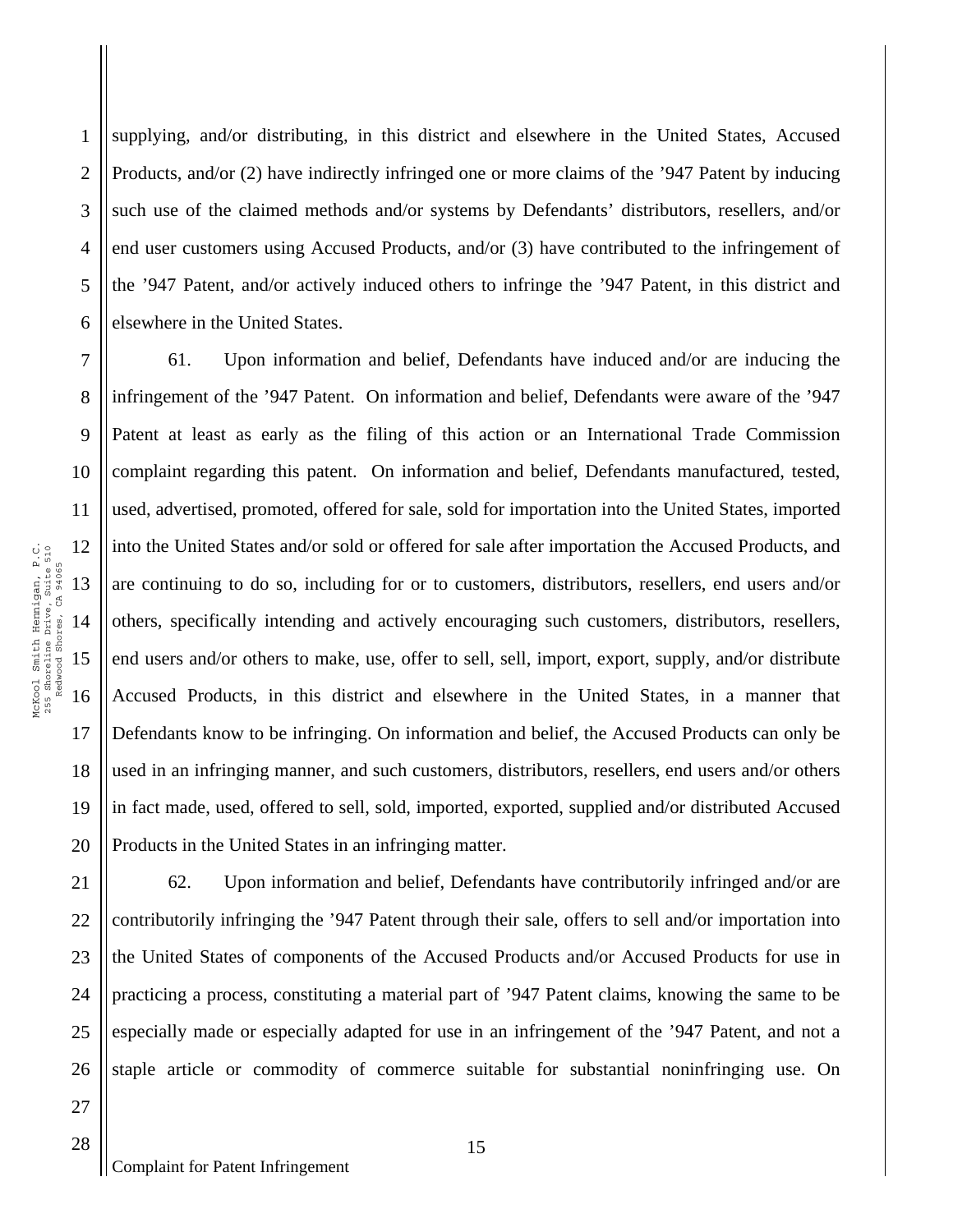1 2 information and belief, Defendants were aware of the '947 Patent at least as early as the filing of this action or an International Trade Commission complaint regarding this patent.

# **COUNT V**

### **(Patent Infringement of U.S. Patent No. 7,626,276 Under 35 U.S.C. § 271,** *et. seq.***)**

63. Freescale incorporates by reference and realleges paragraphs 1 through 46 above as though fully restated herein.

64. Upon information and belief, Defendants (1) have directly infringed and continue to infringe the '276 Patent by making, using, offering to sell, selling, importing, exporting, supplying, and/or distributing, in this district and elsewhere in the United States, Accused Products, and/or (2) have indirectly infringed one or more claims of the '276 Patent by inducing such use of the claimed methods and/or systems by Defendants' distributors, resellers, and/or end user customers using Accused Products, and/or (3) have contributed to the infringement of the '276 Patent, and/or actively induced others to infringe the '276 Patent, in this district and elsewhere in the United States.

65. Upon information and belief, Defendants have induced and/or are inducing the infringement of the '276 Patent. On information and belief, Defendants were aware of the '276 Patent at least as early as the filing of this action or an International Trade Commission complaint regarding this patent. On information and belief, Defendants manufactured, tested, used, advertised, promoted, offered for sale, sold for importation into the United States, imported into the United States and/or sold or offered for sale after importation the Accused Products, and are continuing to do so, including for or to customers, distributors, resellers, end users and/or others, specifically intending and actively encouraging such customers, distributors, resellers, end users and/or others to make, use, offer to sell, sell, import, export, supply, and/or distribute Accused Products, in this district and elsewhere in the United States, in a manner that Defendants know to be infringing. On information and belief, the Accused Products can only be

17

18

19

20

21

22

23

24

25

26

27

3

4

5

6

7

8

9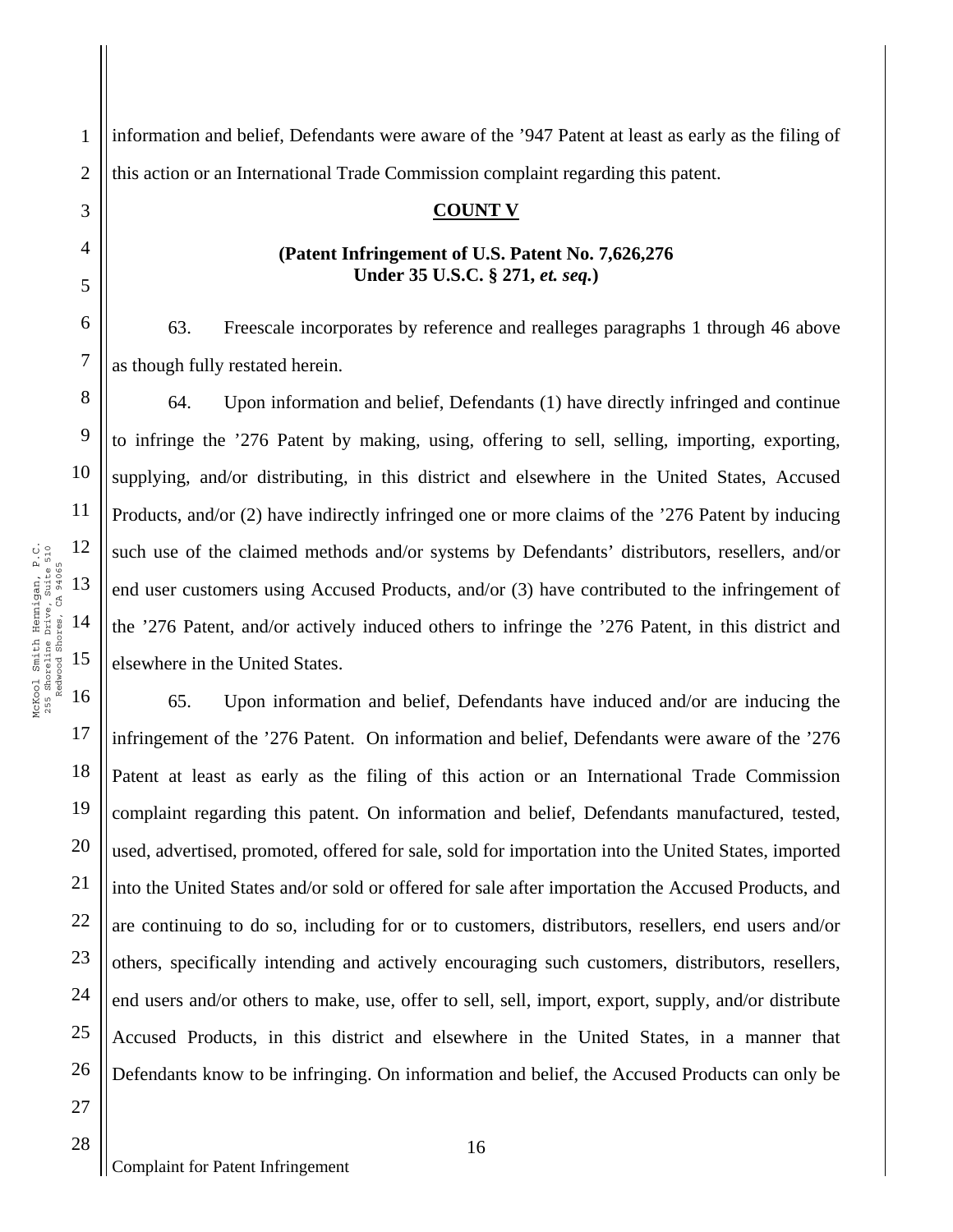1 2 3 used in an infringing manner, and such customers, distributors, resellers, end users and/or others in fact made, used, offered to sell, sold, imported, exported, supplied and/or distributed Accused Products in the United States in an infringing matter.

4 6 10 66. Upon information and belief, Defendants have contributorily infringed and/or are contributorily infringing the '276 Patent through their sale, offers to sell and/or importation into the United States of components of the Accused Products and/or Accused Products for use in practicing a process, constituting a material part of '276 Patent claims, knowing the same to be especially made or especially adapted for use in an infringement of the '276 Patent, and not a staple article or commodity of commerce suitable for substantial noninfringing use. On information and belief, Defendants were aware of the '276 Patent at least as early as the filing of this action or an International Trade Commission complaint regarding this patent.

# **COUNT VI**

# **(Patent Infringement of U.S. Patent No. 7,746,716 Under 35 U.S.C. § 271,** *et. seq.***)**

67. Freescale incorporates by reference and realleges paragraphs 1 through 46 above as though fully restated herein.

18 19 20 21 22 23 24 68. Upon information and belief, Defendants (1) have directly infringed and continue to infringe the '716 Patent by making, using, offering to sell, selling, importing, exporting, supplying, and/or distributing, in this district and elsewhere in the United States, Accused Products, and/or (2) have indirectly infringed one or more claims of the '716 Patent by inducing such use of the claimed methods and/or systems by Defendants' distributors, resellers, and/or end user customers using Accused Products, and/or (3) have contributed to the infringement of the '716 Patent, and/or actively induced others to infringe the '716 Patent, in this district and elsewhere in the United States.

25 26 27 69. Upon information and belief, Defendants have induced and/or are inducing the infringement of the '716 Patent. On information and belief, Defendants were aware of the '716 Patent at least as early as the filing of this action or an International Trade Commission

28

5

7

8

9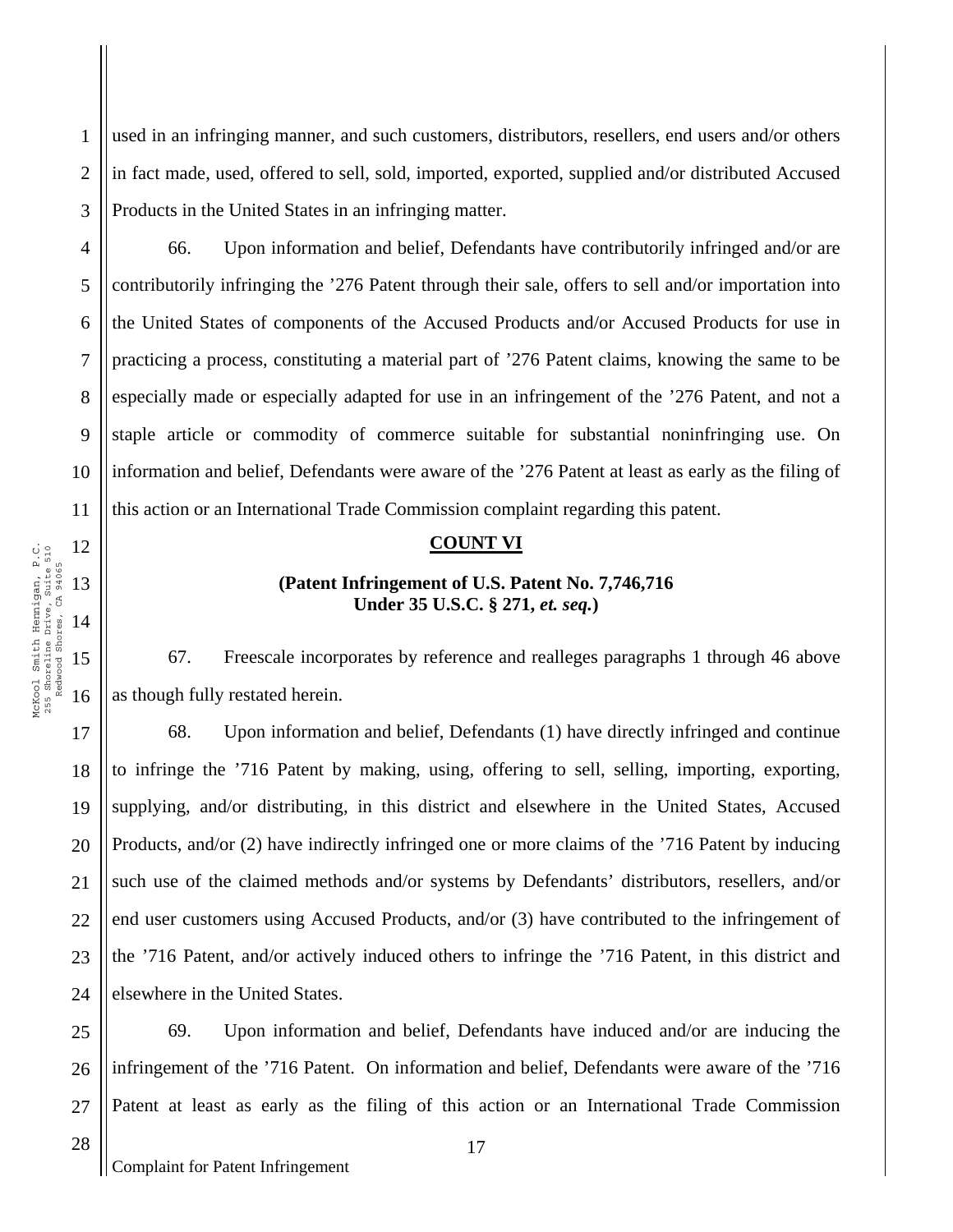1 2 3 4 5 6 7 8 9 10 11 complaint regarding this patent. On information and belief, Defendants manufactured, tested, used, advertised, promoted, offered for sale, sold for importation into the United States, imported into the United States and/or sold or offered for sale after importation the Accused Products, and are continuing to do so, including for or to customers, distributors, resellers, end users and/or others, specifically intending and actively encouraging such customers, distributors, resellers, end users and/or others to make, use, offer to sell, sell, import, export, supply, and/or distribute Accused Products, in this district and elsewhere in the United States, in a manner that Defendants know to be infringing. On information and belief, the Accused Products can only be used in an infringing manner, and such customers, distributors, resellers, end users and/or others in fact made, used, offered to sell, sold, imported, exported, supplied and/or distributed Accused Products in the United States in an infringing matter.

70. Upon information and belief, Defendants have contributorily infringed and/or are contributorily infringing the '716 Patent through their sale, offers to sell and/or importation into the United States of components of the Accused Products and/or Accused Products for use in practicing a process, constituting a material part of '716 Patent claims, knowing the same to be especially made or especially adapted for use in an infringement of the '716 Patent, and not a staple article or commodity of commerce suitable for substantial noninfringing use. On information and belief, Defendants were aware of the '716 Patent at least as early as the filing of this action or an International Trade Commission complaint regarding this patent.

### **PRAYER FOR RELIEF**

WHEREFORE, Freescale asks this Court to enter judgment in its favor against Defendants and grant the following relief:

A. An adjudication that Defendants have infringed, and continue to infringe, directly or indirectly, one or more claims of the Asserted Patents as alleged above;

McKool Smith Hennigan, P.C. 12 McKool Smith Hennigan, P.C.<br>255 Shoreline Drive, Suite 510<br>Redwood Shores, CA 94065 255 Shoreline Drive, Suite 510 Redwood Shores, CA 94065 13 14 15 16

17

18

19

20

21

22

23

24

25

26

27

28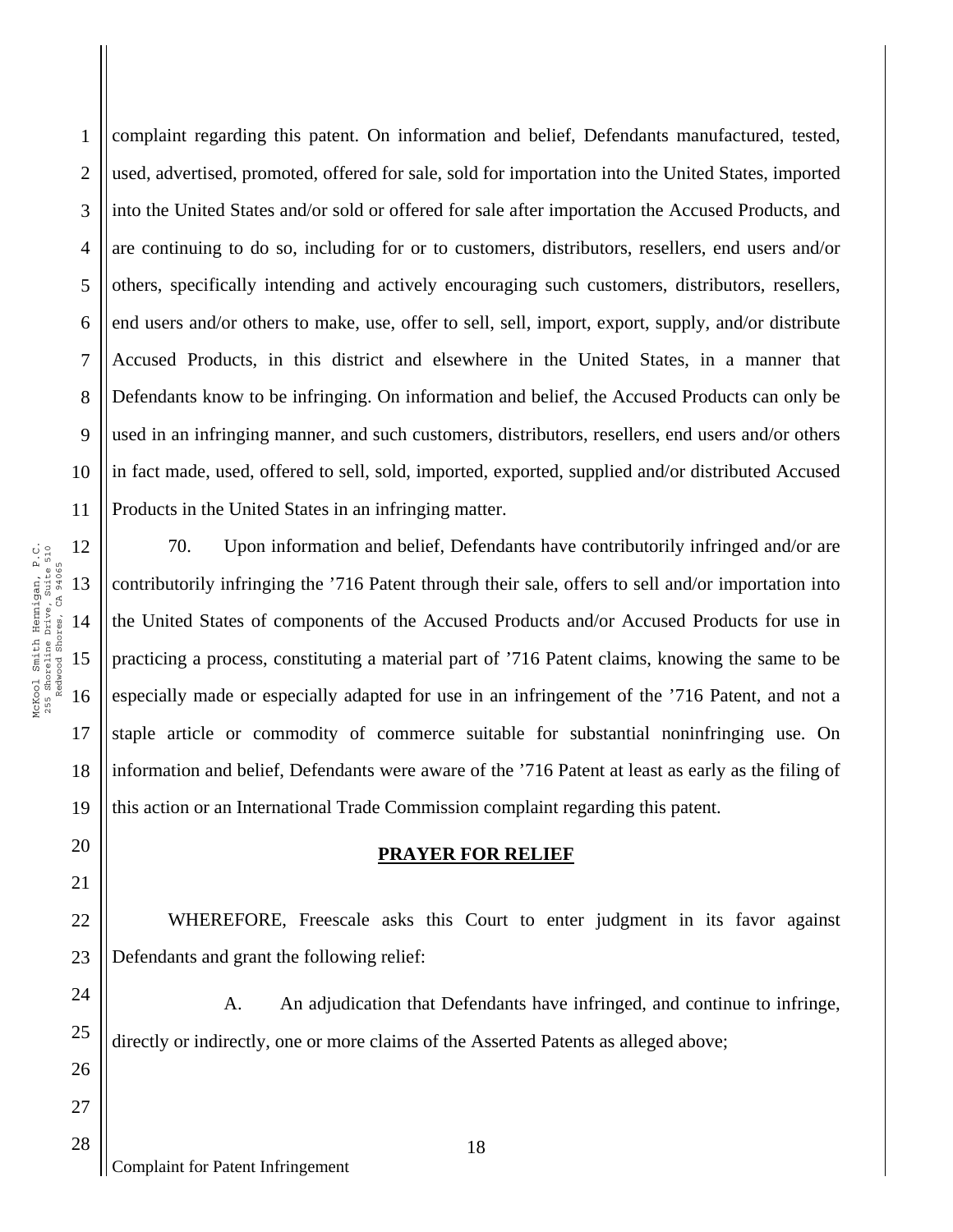1 2 B. An award to Freescale of actual damages adequate to compensate Freescale for Defendants' acts of patent infringement

3 4 5 C. An award to Freescale of pre-judgment interest pursuant to 35 U.S.C. § 284 and post-judgment interest pursuant to 28 U.S.C. § 1961 at the maximum rate allowed by law;

6 7 D. That the Court order an accounting for damages through judgment and post-judgment until Defendants are permanently enjoined from further infringing activities;

8 9 10 E. That the Court declare this to be an exceptional case pursuant to 35 U.S.C. § 285 and requiring Defendants to pay the costs of this action (including all disbursements) and attorney's fees as provided by to 35 U.S.C. § 285;

F. An award of supplemental damages for any continuing post-verdict infringement up until Defendants are permanently enjoined from further infringing activities;

G. That the Court award a compulsory future royalty in the event an injunction is not awarded;

16 18 19 20 H. A grant of permanent injunction pursuant to 35 U.S.C. § 283, enjoining Defendants, and each of their agents, servants, employees, principals, officers, attorneys, successors, assignees, and all those in active concert or participation with them, including related individuals and entities, customers, representatives, OEMs, dealers, and distributors from further acts of (1) infringement, (2) contributory infringement, and (3) active inducement to infringe with respect to the claims of the Asserted Patents;

21

22

23

24

25

26

27

28

11

12

13

14

McKool Smith Hennigan, P.C. 255 Shoreline Drive, Suite 510 Redwood Shores, CA 94065

McKool Smith Hennigan, P.C.<br>255 Shoreline Drive, Suite 510<br>Redwood Shores, CA 94065

15

17

I. Any further relief that this Court deems just and proper.

DATED: May 12, 2014 Respectfully submitted,

By: */s/ Stephanie M. Adams Ryan*  Stephanie M. Adams Ryan

Complaint for Patent Infringement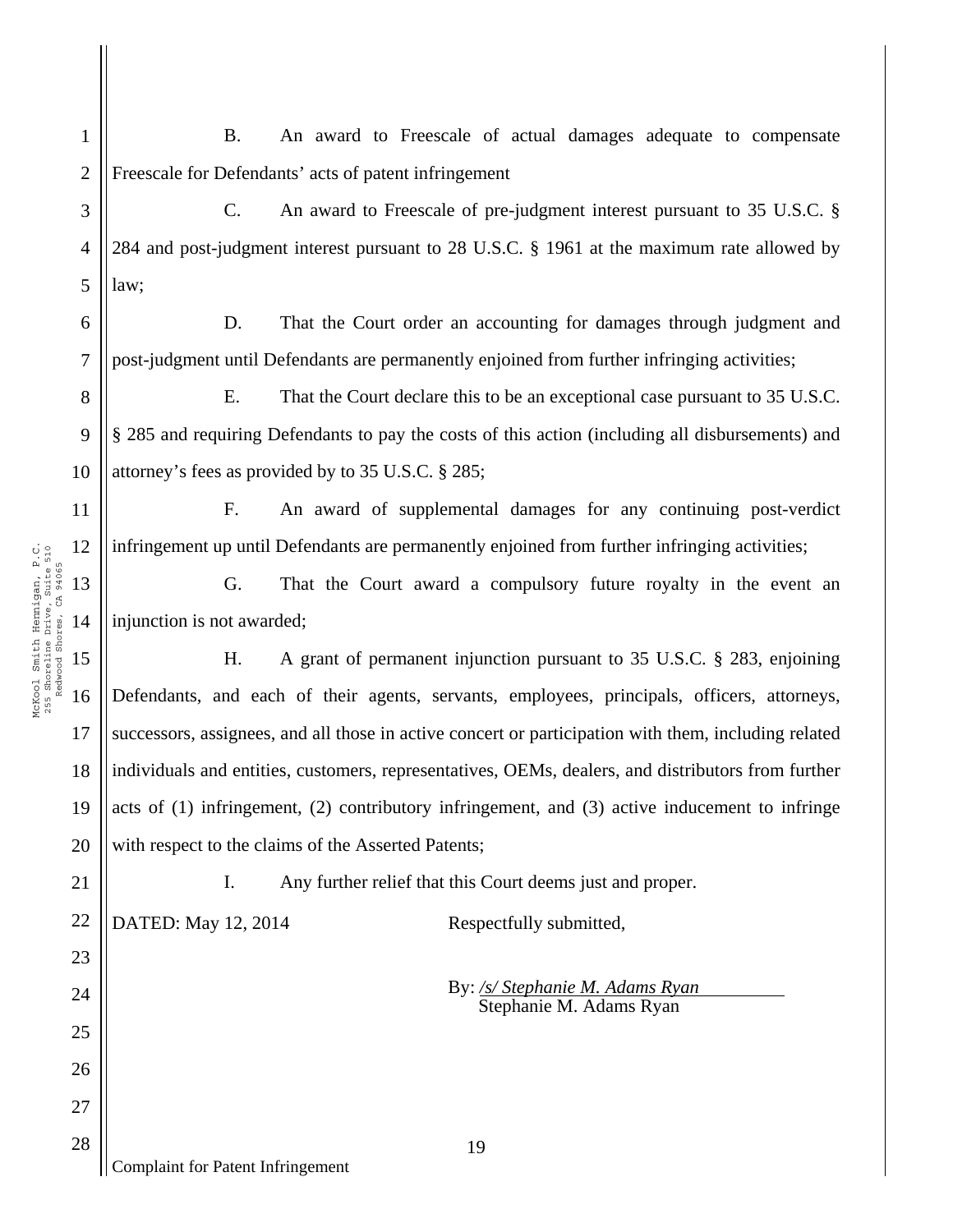| $\mathbf{1}$                 | Robert M. Manley (Pro Hac Vice Pending)<br>MCKOOL SMITH, P.C.                                    |
|------------------------------|--------------------------------------------------------------------------------------------------|
| $\overline{c}$               | 300 Crescent Court, Suite 1500<br>Dallas, Texas 75201                                            |
| 3                            | $(214)$ 978-4000<br>Telephone:<br>Facsimile:<br>$(214)$ 978-4044<br>rmanley@mckoolsmith.com      |
| 4<br>5                       | Steven J. Pollinger (Pro Hac Vice Pending)<br>Pierre J. Hubert (Pro Hac Vice Pending)            |
| 6                            | Trent E. Campione (CA Bar No. 200273)<br>Christopher J. Mierzejewski (Pro Hac Vice               |
| $\overline{7}$               | Pending)<br>Todd M. Bellaire (Pro Hac Vice Pending)                                              |
| 8                            | McKool Smith, P.C.<br>300 W. 6th Street, Suite 1700<br>Austin, Texas 78701                       |
| 9<br>10                      | $(512)$ 692-8700<br>Telephone:<br>Facsimile:<br>$(512) 692 - 8744$<br>spollinger@mckoolsmith.com |
| 11                           | phubert@mckoolsmith.com                                                                          |
| 12                           | tcampione@mckoolsmith.com<br>cmierzejewski@mckoolsmith.com<br>tbellaire@mckoolsmith.com          |
| gan, P.C.<br>Suite 510<br>13 | Benjamin Levi (Pro Hac Vice Pending)                                                             |
| Hennigan,<br>14              | McKool Smith, P.C.<br>1999 K Street NW, Suite 600                                                |
| Smith<br>15                  | Washington, DC 20006<br>Telephone:<br>$(202)$ 370-8300                                           |
| McKool<br>16                 | Facsimile:<br>$(202)$ 370-8344<br>blevi@mckoolsmith.com                                          |
| 17                           | Stephanie M. Adams Ryan (CA Bar No. 289548)                                                      |
| 18                           | <b>McKool Smith Hennigan, P.C.</b><br>255 Shoreline Drive, Suite 510                             |
| 19                           | Redwood Shores, California 94065<br>$(650)$ 394-1400<br>Telephone:                               |
| 20                           | Facsimile:<br>$(650)$ 394-1422<br>sadamsryan@mckoolsmithhennigan.com                             |
| 21                           | <b>Attorneys for Plaintiff</b>                                                                   |
| 22                           |                                                                                                  |
| 23                           |                                                                                                  |
| 24                           |                                                                                                  |
| 25                           |                                                                                                  |
| 26                           |                                                                                                  |
| 27                           |                                                                                                  |
| 28                           | 20                                                                                               |
|                              | Complaint for Patent Infringement                                                                |